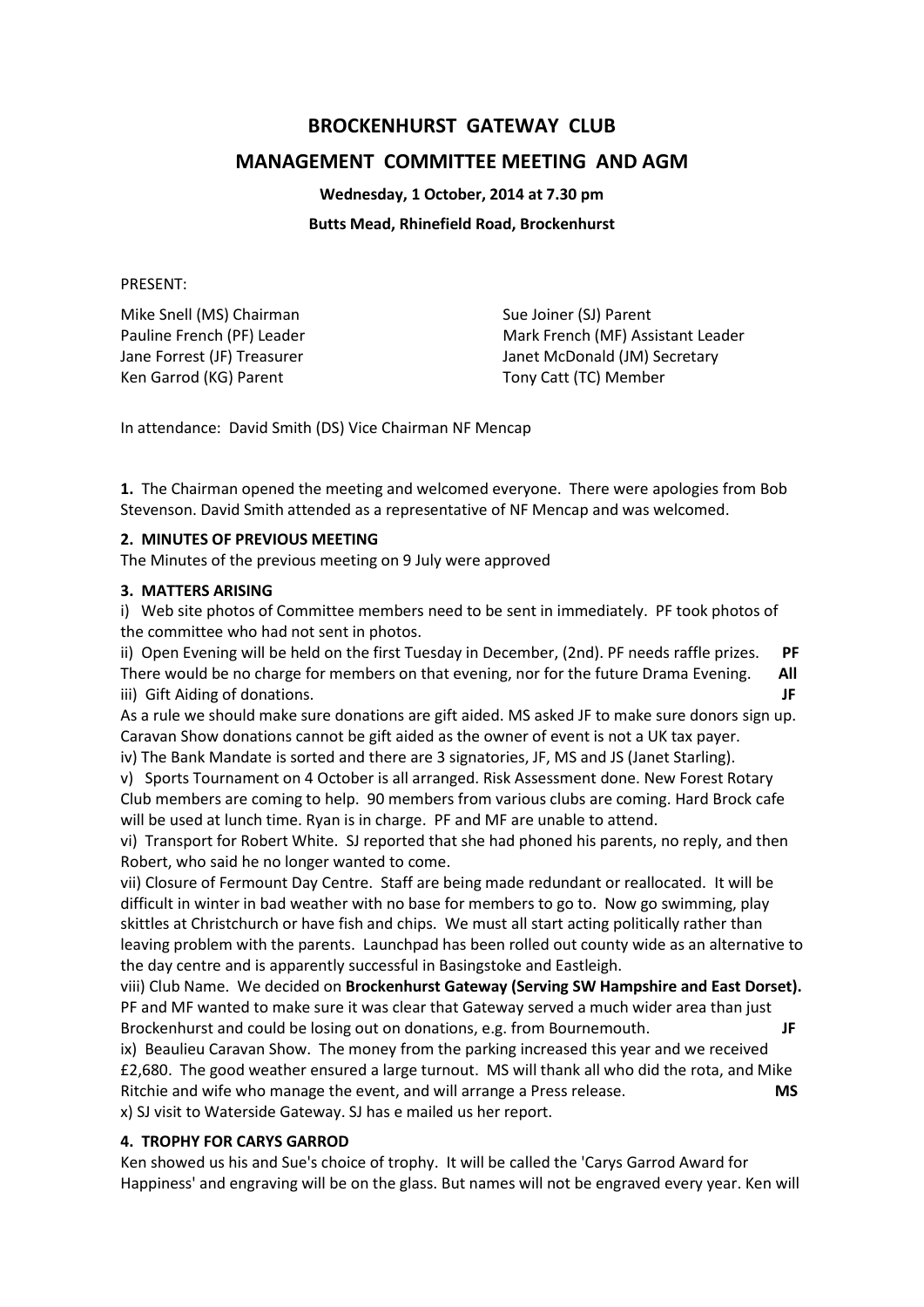order and initially pay for it. All the leaders and helpers at Gateway will help choose the winner each year. It will be awarded at the Christmas Disco evening by Sue and Ken. The total sum raised in memory of Carys is £1,352 for which the committee was very grateful.

### **5. FUND RAISING SUB COMMITTEE**

The sub committee meets 3 -4 times a year at the 'Office' (Crown Pub!) Four or five new people are keen to join, Jackie Cable, Mick and Alice Pearson and Judith Cole. KG mentioned that the NF Mencap have a paid professional fund raiser. The sub-committee will report back at each committee meeting. **PF**

### **6. CHAIRMAN'S REPORT**

MS said all is going well, particularly with fund raising. The Crown Pub is particularly good as an on-going supporter. We average about 32 members at our weekly meeting, and 90 are coming to the Sports Day on October 4th. MS thanks Pauline and Mark for their continuing efforts in running the club so successfully.

### **7. TREASURER'S REPORT**

JF circulated a list of donations. £8,826.02 had been donated since 1 June. The August Charity Day at The Crown raised £1372.62 and Mark French's abseil in Portsmouth raised £1159. Total funds at bank £22,156, so no financial worries at present. MS thanked JF for all her work and all those who had contributed (particularly Mark for his abseil). JF said that JS had been a great help handing in money to bank in Lymington and MS said he was also able to help. The decision had been made to stay with HSBC. JF checked that MS had thanked the donors. On 9 October there will be a donation of a cheque from the Lions Club at the Community Centre in Lymington. PF said she would attend.**PF**

### **8. LEADER'S REPORT**

PF said attendance was good at Gateway. The members loved the woodwork. We had had some good displays this year and the Gun Dogs, a new addition, was very successful. The Vehicle Evening on the first Tuesday in June needs a bigger venue; all suggestions welcomed. Drama with Cynthia had started with a concert to be held at Easter. There will be an auction on 6 February, at the Crown. On December 19 there would be an Xmas Raffle. There would also be a raffle at the Open Evening on December 2nd. All raffle prizes to be handed to PF. The Annual Fun Day would be held at the Crown on 8 August, 2015. We need access to an outside PA system.

#### **9. BARGE TRIP**

The barge trip at Bradford on Avon is booked for Thursday 16 April. Quite a few names already down to go.

## **10. CHRISTMAS POSTER COMPETITION**

A neighbour of MS, Isabel Toward, last year reported a poor response to the village Christmas evening poster competition from the School so she asked if Gateway Club would be interested. It would be a joint venture, A4 size on an Xmas theme. It must be reproducible and would raise profile of Gateway Club in village if we say yet. Prize is a £25 voucher. Would have to be ready by early December. PF agreed to accept the challenge. **PF**

## **11. AOB. NF MENCAP CONSULTATION.**

MS had circulated the Consultation Document to each Committee member. A response is needed within a week or so. Firstly MS said a definite **no** to bi-monthly meetings, to which everyone agreed. Everyone is too busy for so many meetings; additional ones would not be necessary. There is concern that the number of trustees is getting smaller. Only 6 at present, instead of the minimum number of 8. Can we make changes to be more effective? Could have a smaller number of Trustees with their own area of responsibility? SJ queried if there would then be too much power in so few hands. Trustees can be liable for any debt, but MS said there should be only limited liability. NF Gateway and Saturday Club committees would combine as they have the